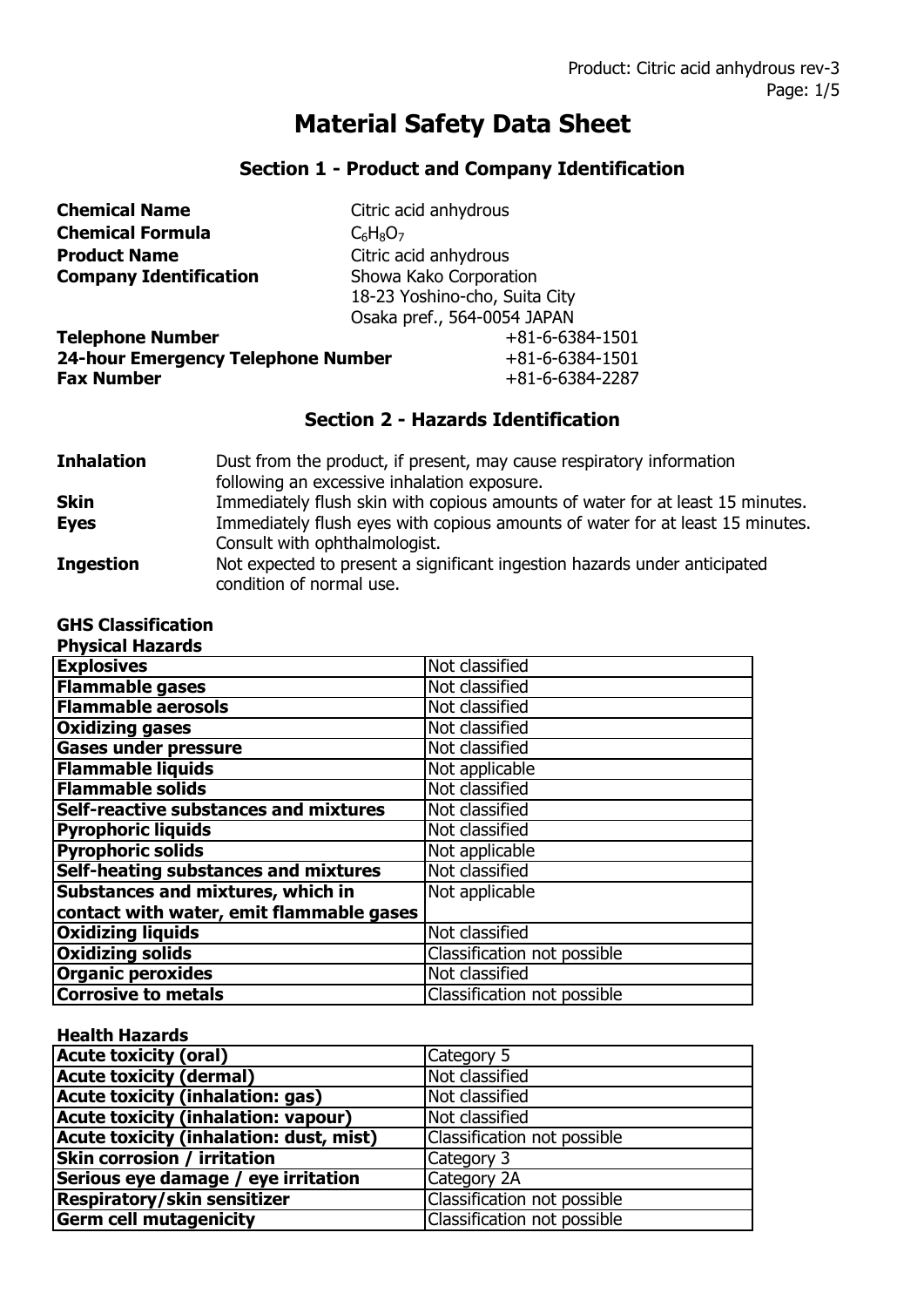| <b>Carcinogenicity</b>                                                  | Classification not possible |
|-------------------------------------------------------------------------|-----------------------------|
| <b>Toxic to reproduction</b>                                            | Classification not possible |
| Specific target organs/systemic toxicity<br>following single exposure   | Classification not possible |
| Specific target organs/systemic toxicity<br>following repeated exposure | Classification not possible |
| <b>Aspiration hazard</b>                                                | Classification not possible |

#### **Environmental Hazards**

| <b>Hazardous to the aquatic environment</b><br>(acute) | Not applicable |
|--------------------------------------------------------|----------------|
| <b>Hazardous to the aquatic environment</b>            | Not applicable |
| $ $ (chronic)                                          |                |

#### **GHS Symbol**



#### **Signal word Warning**

#### **Hazard statements**

- H303 May be harmful if swallowed
- H316 Causes mild skin irritation
- H319 Causes serious eye irritation

#### **Precautionary Statements**

- P280 Wear protective gloves/protective clothing/eye protection/face protection.
- P264 Wash hand and face, etc. thoroughly after handling.

#### **Response Statements**

- P305+P351+P338 IF IN EYES: Rinse cautiously with water for several minutes. Remove contact lenses, if present and easy to do. Continue rinsing.
	- P337+P313 If eye irritation persists: Get medical advice/attention.
	- P332+P313 If skin irritation occurs: Get medical advice/attention. P312 Call a POISON CENTER or doctor/physician if you feel unwell.
- **Storage Statements** None

#### **Disposal Statements** None

#### **Section 3 - Composition / Information on Ingredients**

| <b>Chemical Name</b>  | $CAS \#$ | UN #           | <b>Percent</b>               |
|-----------------------|----------|----------------|------------------------------|
| Citric acid anhydrous | 77-92-9  | Not applicable | 99.5% min.<br>(as anhydrous) |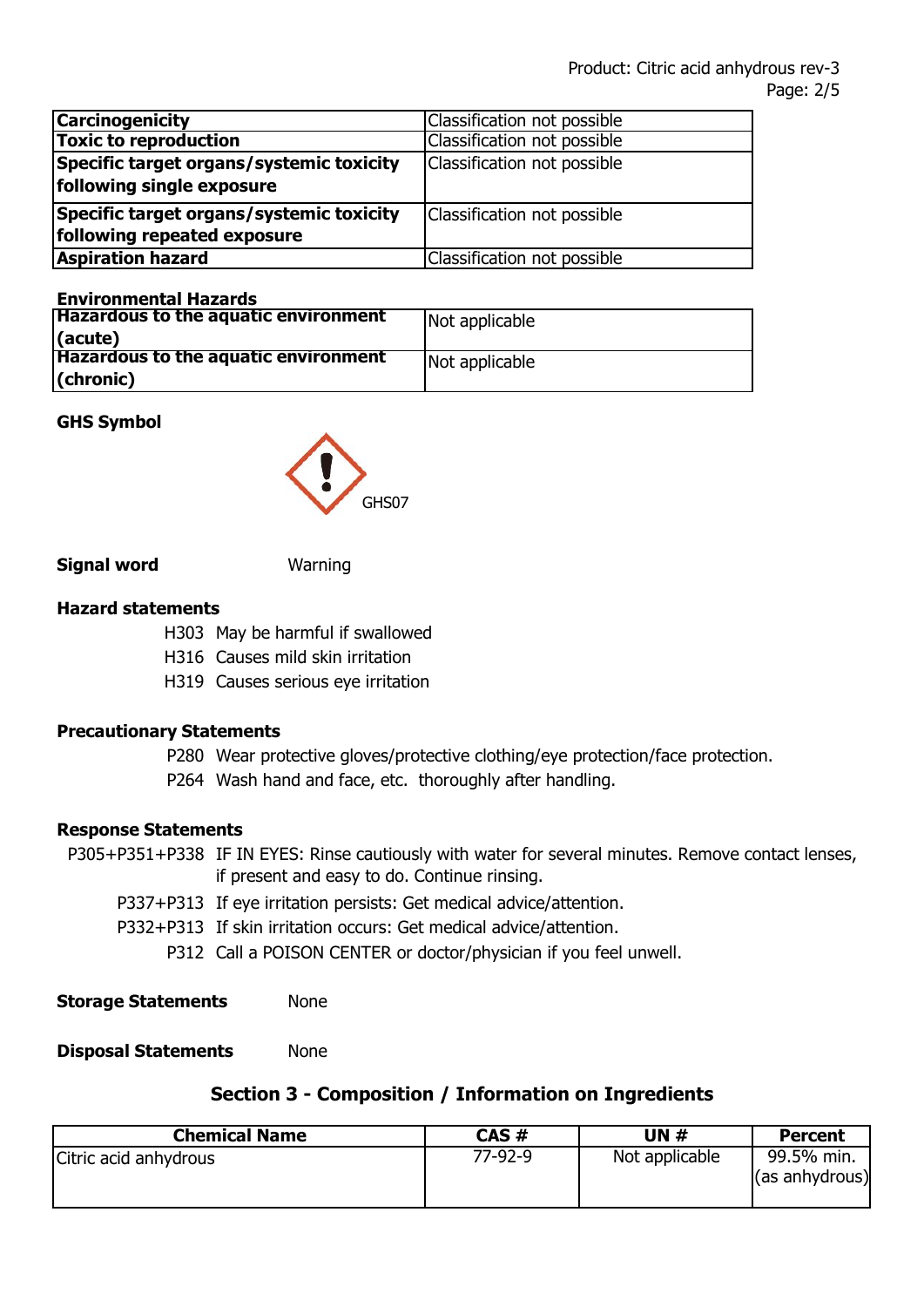#### **Section 4 - First Aid Measures**

**Eyes** Immediately flush eyes with copious amounts of water for at least 15 minutes, occasionally lifting the upper and lower eyelids. Consult with ophthalmologist. **Skin** Flush skin with plenty of water for at least 15 minutes while removing contaminated clothing and shoes. Wash clothing before reuse. Consult with a physician if symptoms occur. **Ingestion** Immediately wash mouth with plenty of water and give 1 - 2 cupfuls of milk or water if victim is conscious and alert. Consult with a physician. Never give anything by mouth to an unconscious person. **Inhalation** Remove to fresh air. If not breathing give artificial respiration. If breathing is difficult, give oxygen. Consult with a physician.

#### **Section 5 - Fire Fighting Measures**

| <b>Flash Point</b>                | No data found |                                                      | <b>Autoignition</b> | <b>None</b>                                         |
|-----------------------------------|---------------|------------------------------------------------------|---------------------|-----------------------------------------------------|
| <b>Explosion Limits</b>           |               | <b>Lower</b> No data found                           | <b>Upper</b>        | No data found                                       |
| <b>Extinguishing Media</b>        |               | Water, powder, carbon dioxide or foam                |                     |                                                     |
| <b>Fire Fighting Instructions</b> |               | Avoid non-fire fighting equipped personnel to enter. |                     |                                                     |
|                                   |               |                                                      |                     | Extinguish upwind from the fire wearing appropriate |
|                                   |               | protective gear.                                     |                     |                                                     |

#### **Section 6 - Accidental Release Measures**

**Spills/Leaks** Evacuate spill area. Provide adequate ventilation. Wear self-contained breathing apparatus, rubber boots and heavy rubber gloves. Sweep up, place in a bag and hold for waste disposal. Avoid raising dust. Do not contact with skin. Do not inhale. Wash spill site after material pickup is complete.

#### **Section 7 - Handling and Storage**

- **Handling** Wear appropriate protective gear. Do not contact with eyes, skin and on clothing. Do not inhale. Handle with care. Wash mouth and hand after handling the material.
- **Storage** Keep container tightly closed. Avoid such conditions as direct sunlight and high piling. Store in low-humid and dry area.

#### **Section 8 - Exposure Controls / Personal Protection**

**Engineering Controls** Facilities storing or utilizing the material should be equipped with an eye wash facilities and a safety shower. Use adequate ventilation to keep airbone concentrations low.

#### **Exposure Limits** Not data found **Personal Protective Equipment**

| <b>FEISURE FIULCLIVE EQUIPINENT</b>  |  |  |
|--------------------------------------|--|--|
| Safety goggles                       |  |  |
| Rubber gloves                        |  |  |
| Protective clothing and rubber boots |  |  |
| Anti-dust mask                       |  |  |
|                                      |  |  |

#### **Section 9 - Physical and Chemical Properties**

| <b>Physical State</b> | Crystal, granular, lump or powder |
|-----------------------|-----------------------------------|
| Appearance            | Colorless, transparent or white   |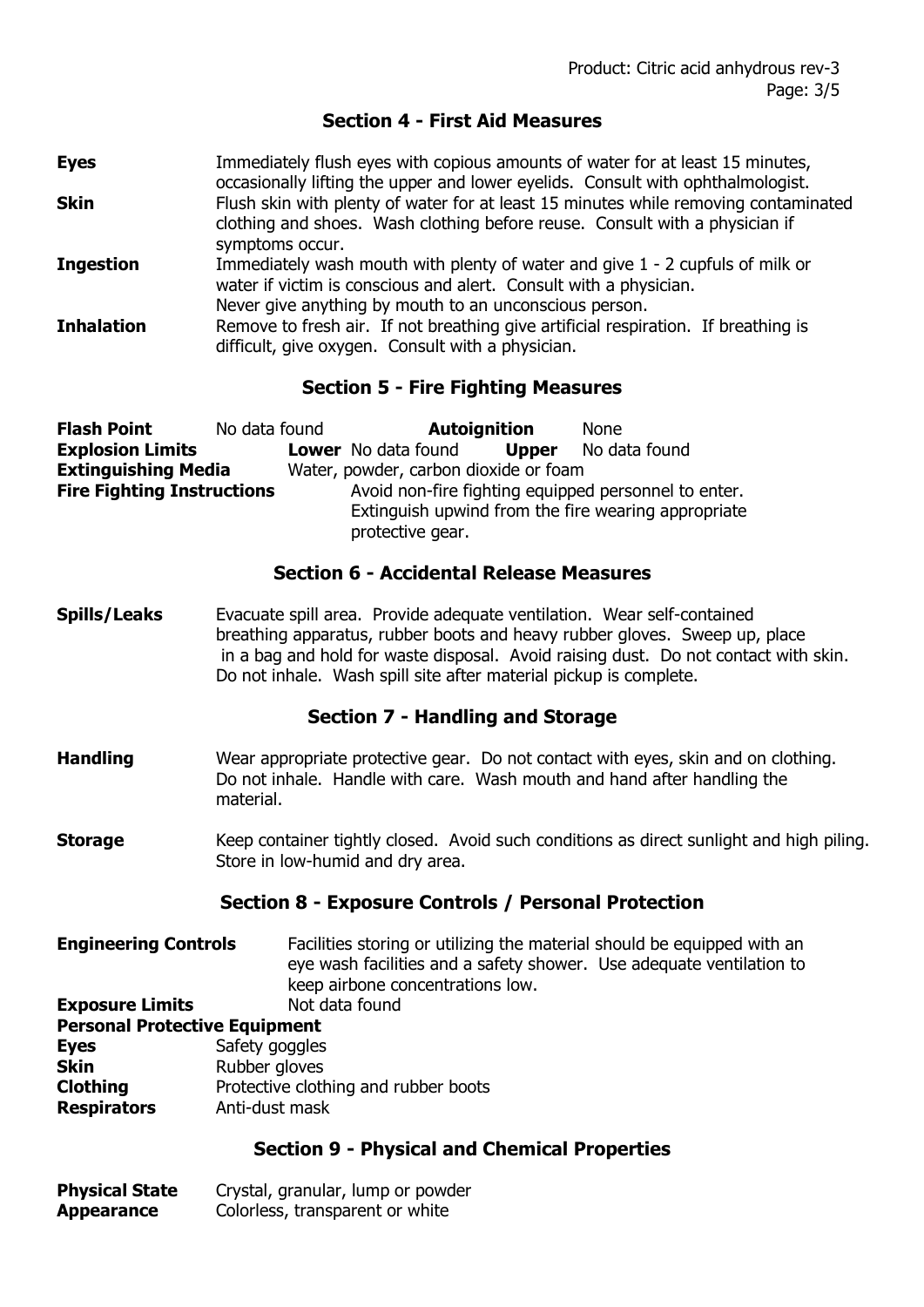| Odor                           | <b>None</b>                                         |
|--------------------------------|-----------------------------------------------------|
| <b>Boiling point</b>           | No data found                                       |
| <b>Melting point</b>           | $152 - 154^{\circ}C$                                |
| <b>Density</b>                 | 1.665 at $25^{\circ}$ C                             |
| <b>Viscosity</b>               | No data found                                       |
| pH                             | No data found                                       |
| <b>Flash Point</b>             | No data found                                       |
| <b>Autoignition</b>            | <b>None</b>                                         |
| <b>Explosibility</b>           | <b>None</b>                                         |
| <b>Vapor Pressure</b>          | No data found                                       |
| <b>Vapor Density</b>           | No data found                                       |
| <b>Solubility</b>              | Soluble in water $145g/100$ ml at 20 $^{\circ}$ C   |
|                                | Easily soluble in ethanol, acetone, hardly in ether |
| <b>Molecular Weight 192.12</b> |                                                     |

#### **Section 10 - Stability and Reactivity**

| <b>Stability</b>                              | Wether in dried air,        |                                                                                          |
|-----------------------------------------------|-----------------------------|------------------------------------------------------------------------------------------|
|                                               | alkali solution in general. |                                                                                          |
| <b>Conditions to avoid</b>                    |                             | Direct sunlight, high temperature, high humidity and high piling                         |
| <b>Incompatibilites with Other Material</b>   |                             | Metals, strong oxidizing agents, strong<br>reducing agents, strong bases, metal nitrates |
| <b>Hazardous Decomposition Products</b>       |                             | Carbon monoxide, irritating and toxic<br>fumes and gases, carbon dioxide                 |
| <b>Hazardous Polymerization</b>               |                             | Will not occur                                                                           |
| <b>Section 11 - Toxicological Information</b> |                             |                                                                                          |

| <b>RTECS#</b>               | No data found                                                                  |  |
|-----------------------------|--------------------------------------------------------------------------------|--|
| <b>LD50/LC50</b>            | (as anhydrous) oral-rat LD50: 3000 mg/kg<br>oral-mouse LD50: 5040 mg/kg        |  |
| <b>Carcinogenicity</b>      | No data found                                                                  |  |
| <b>Mutagenicity</b>         | No data found                                                                  |  |
| <b>Reproductive Effects</b> | No data found                                                                  |  |
| <b>Teratogencity</b>        | No data found                                                                  |  |
| <b>Immunology</b>           | No data found                                                                  |  |
| <b>Irritation</b>           | (as anhydrous) skin-rabbit: 500 mg 24 hr mild<br>eye-rabbit: 750 µg 24 hr sev. |  |

#### **Section 12 - Ecological Information**

| <b>Ecotoxicity</b>            | No data found |
|-------------------------------|---------------|
| <b>Environmental Standard</b> | No data found |

### **Section 13 - Disposal Consideration**

**Disposal Method** Federal (national), state or local laws and regulations will determine the proper waste disposal method. **Regulations** Federal (national), state or local laws and regulations

### **Section 14 - Transport Information**

| <b>Shipping Name</b> | Not applicable |
|----------------------|----------------|
| <b>Hazard Class</b>  | Not applicable |